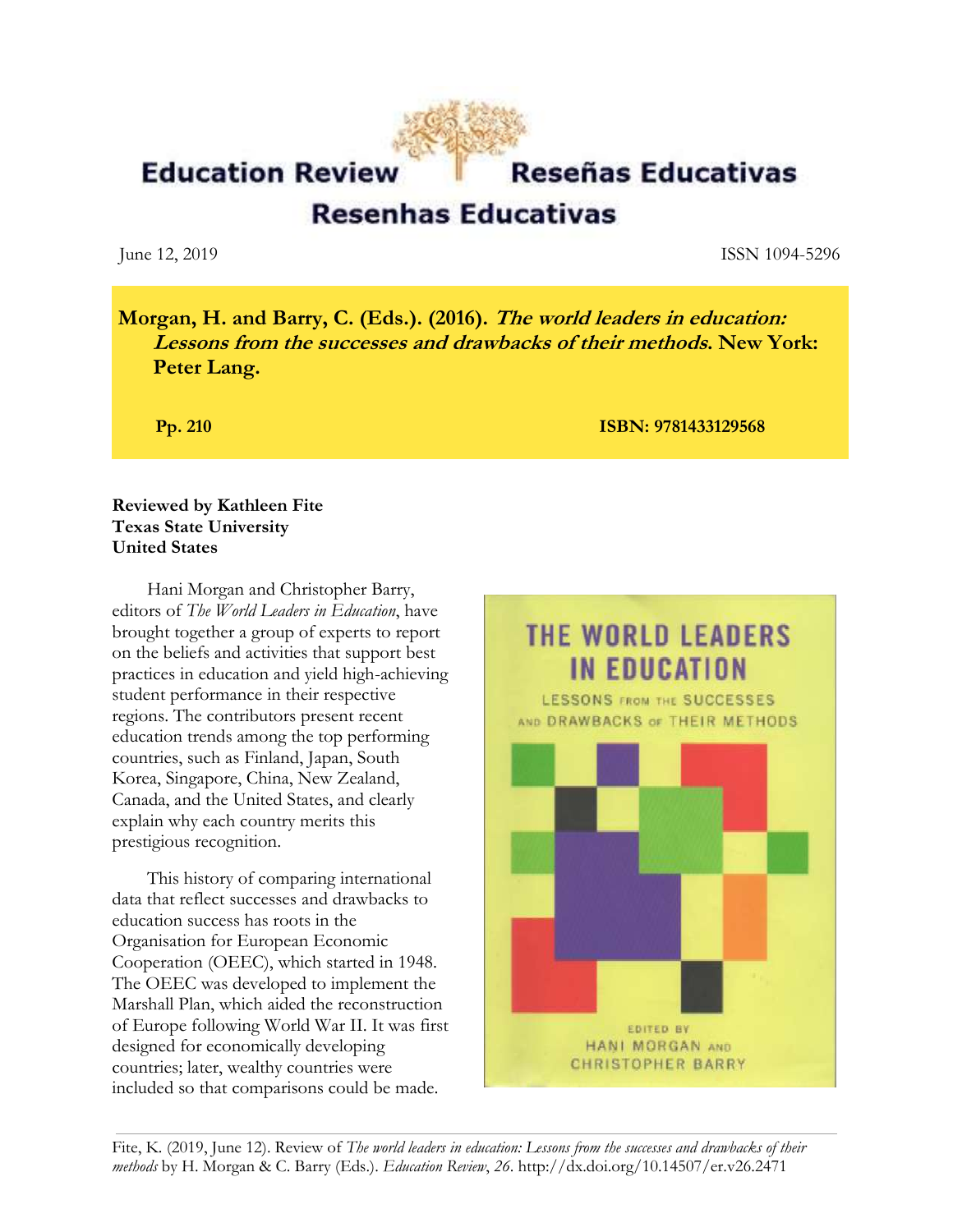In 1961, the OEEC was expanded to include membership from non-European states and renamed the Organisation for Economic Cooperation and Development (OECD). Every three years since 2000, this entity has administered the Program for International Student Assessment (PISA) to 15-year-olds in about 70 countries that comprise almost 90% of the world economy. PISA evaluates student skills in mathematics, science, and reading, assesses higher-order thinking ability, and compares student achievement internationally. Athough there are other international tests, PISA generally gets the most attention because these tests result in the global ranking of countries in education. When a country performs poorly on PISA, the country's leaders often develop a plan to address improvement since higher-level skills linked to workforce knowledge can also be linked to a nation's economy.

If I were not in an education-related field, I might not be aware of how many students in other countries outperform those in the United States. The fact that I am aware of this makes it all the more intriguing to read the similarities and differences among the worldclass nations in education identified by these authors. According to the authors, world-class countries in education give high social status to teachers. Teachers are paid well and are considered valuable to society. Another aspect presented by the authors is that top nations have the belief that all students have the potential to learn at high levels and can perform well. The effects of poverty are also noted; thus, it is deemed important to equitably distribute resources. Providing adequate learning opportunities for all children can influence success. The teacher/student ratio can influence student performance, as can student motivation and engagement. Student-centered curricula that highlight problem solving and projects also yield positive results, meaning potentially higher achievement scores.

Another factor that contributes to high performances across countries can be found in the preparation of teachers. When a country has a shortage of teachers, it is not uncommon for there to be more lenient hiring practices so that needed positions can be filled. This makes it easier, and less rigorous, to become a teacher. In high-performing countries, applicants for a teacher preparation program often find entry a very competitive process. Though requirements vary, top-performing nations may select from only the top high school applicants. Some countries require that candidates obtain a five-year master's degree before allowing them to become teachers. Professional development and advanced or diversified career preparation are also emphasized in some leading countries.

The contributing authors note specific education trends within each of the eight leaders and discuss their challenges and successes. For example, for many years, the curriculum of the United States had an array of standards across the states, which challenged student success, but the country has come to support more universal high standards. The curriculum of leading countries is rigorous and focused. Equity is considered important; thus, children should learn the same content, with minimal overlap between grades.

World leaders in education encourage increased parent involvement and a greater sense of valuing education. They also recognize the gains from time on task; however, not all countries are willing to expand the school day to six days or have extended hours or fewer holidays. The amount of time actually spent on education varies; it is noted that in some countries, like the United States, teachers spend many hours of the day on nonacademic activity, such as transition times.

The effects of poverty on students living within high-performing countries are also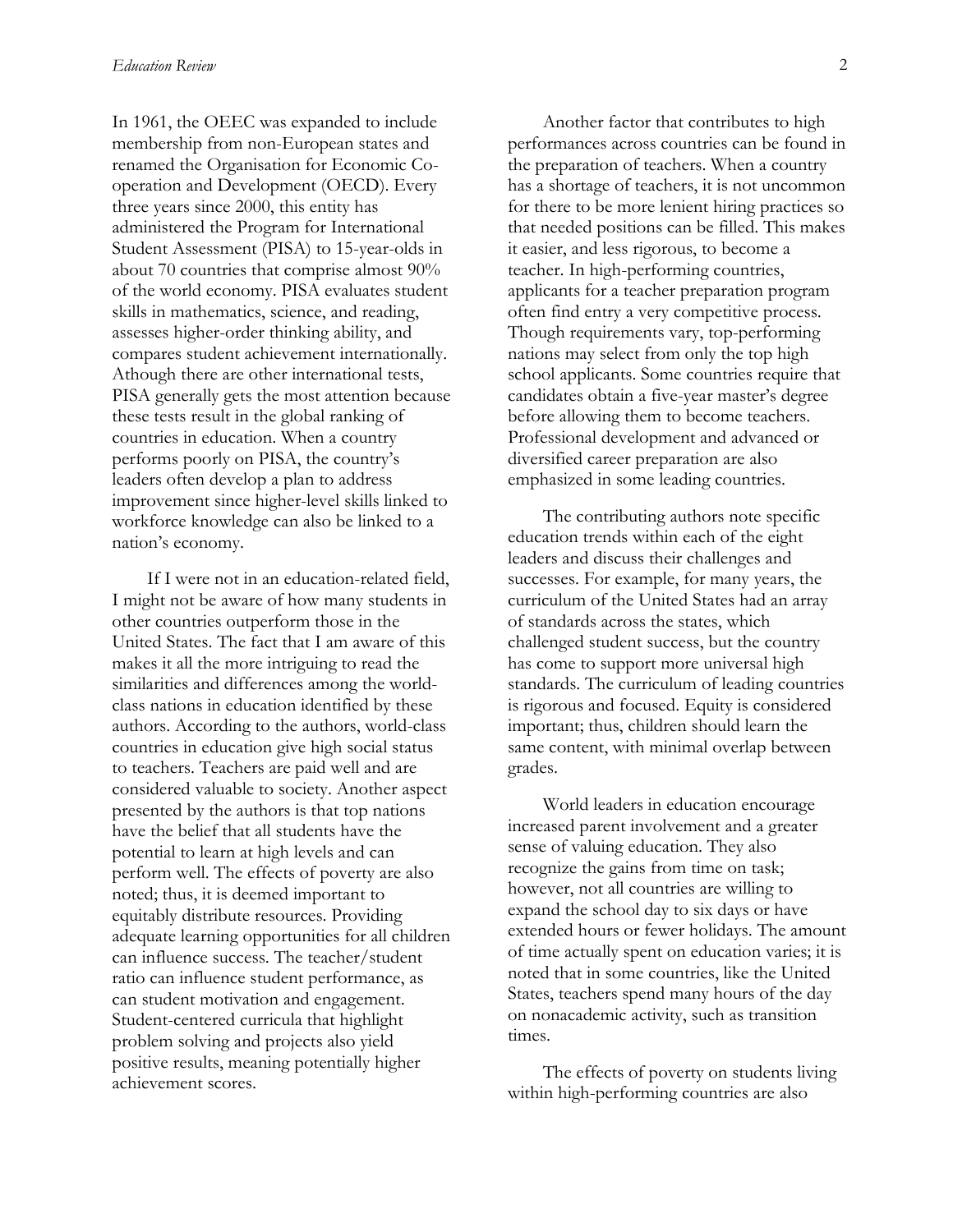addressed. Although critics may differ on the extent to which effective school practices influence the lives of children in poverty, leaders in high-performing countries acknowledge and attempt to address this issue. Diet, low birth weight, and other factors contribute to development, learning, and behavior. Children in poverty may be at risk because of the poor nutrition of the mother, the incidence of alcohol abuse, unsafe environments, and other negative factors. World leaders in education have shown that strong welfare programs can make a difference by aiding these children and families. In higher performing schools, teachers meet as a team on a regular basis to determine how students are performing and how to best address challenges and needs. Time for collaboration, planning for instruction and assessment, and support in the form of personnel and professional development are viewed as factors that contribute to success. It is interesting to note that in Finland, a top leader, students attend school for fewer hours and have less homework than in many other countries.

The comments made about world-class leaders in education thus far in this review have been mostly general. However, embedded within the introduction and conclusion and the eight chapters representing the targeted leaders in between, much specificity and comparisons are provided. The book provides key lessons we can learn from, as well as appropriate statistics to support tenets of success.

Take, for example, Finland. My university colleagues and I have studied how this system has evolved as a world leader in education. Finland's education policy stresses equal access to high-quality education and training for all citizens. The Finns value education to such a degree that it is free at all levels from pre-primary to higher education. Recognized as one of the world's most literate societies, Finland's rates of school attendance and

completion are among the highest of most reporting nations. High-quality teacher education and equal opportunity for quality education are considered major contributing factors in success. There is a National Core Curriculum that establishes a framework for teaching; however, teachers and principals have input over what is taught locally. Teachers are well educated (e.g. basic and general education teachers have master's degrees). Their training is research based and their studies focus on pedagogical thinking, personal practical theory, reflection, and inquiry-orientation. Teachers have the autonomy to develop curriculum and instruction alone and in cooperation with others, as well as to analyze and assess what is happening.

Being from the United States, specifically Texas, I was curious to find out how these authors would report on what is happening in America. I had read elsewhere how students in other education-leading countries were outperforming American students. I found that a good number of American students have achieved the highest scores, which relates to economic potential. However, Americans hear less about this and more about lower-scoring students and the limitations and influence of socioeconomic inequality (e.g. immigrant children living in poverty). Long-term research-based efforts have yielded better results in world-leading countries. And, in general, world-leaders in education demonstrate effective strategies for the selection, training, and retention of teachers, including pay, professional development, autonomy, and social status.

The authors are diligent in their reporting and provide detailed information and statistics about each of the world-leaders of education (e.g. performance by gender, emphasis on homework, hours in school) in separate chapters. They also tie together their findings and address lessons from successes and limitations of methods in the conclusion.